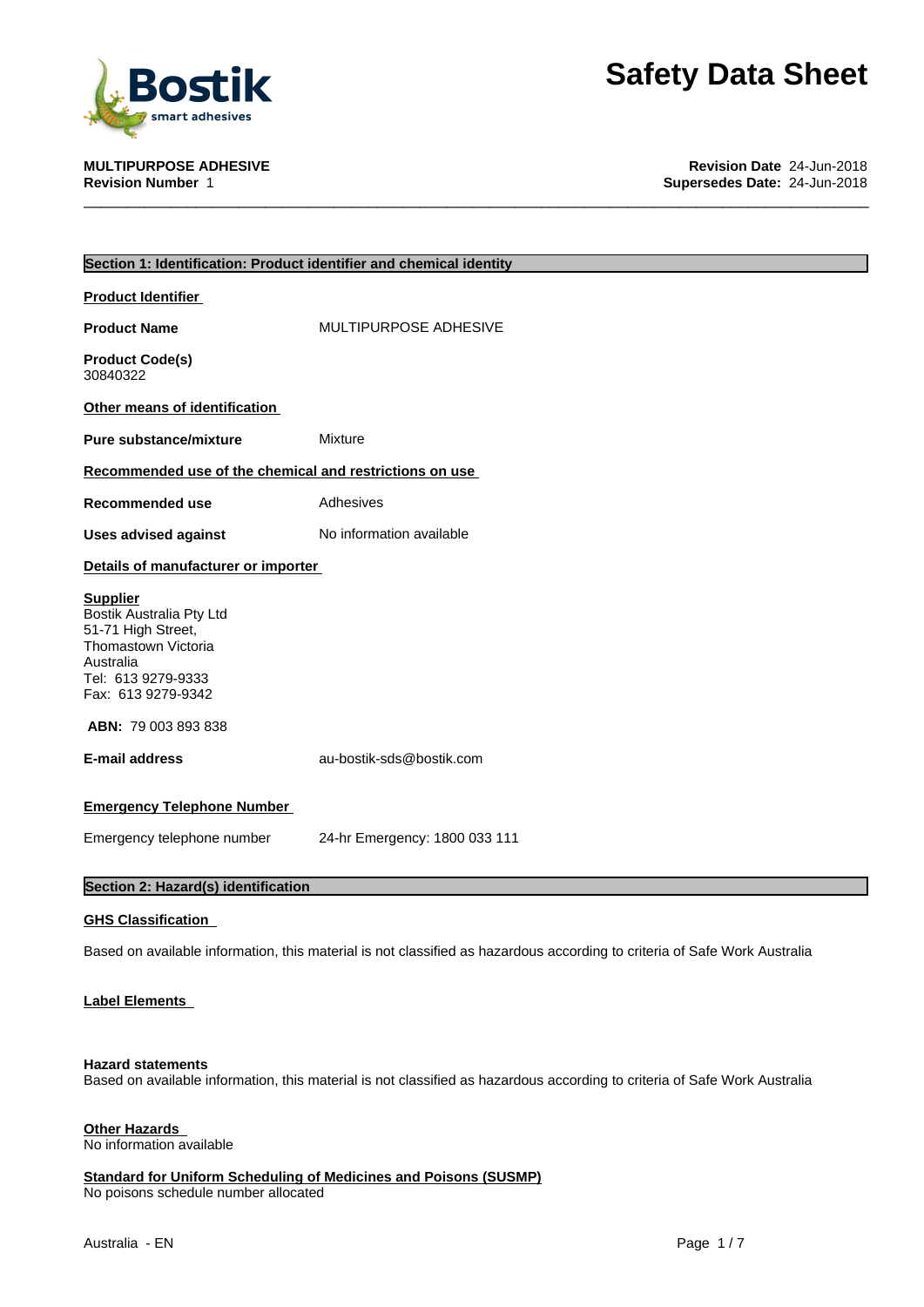## **Section 3: Composition and information on ingredients, in accordance with Schedule 8 Substance Section 4: First aid measures Emergency telephone number** Poisons Information Center, Australia: 13 11 26 Poisons Information Center, New Zealand: 0800 764 766 **FIRST AID Inhalation** Remove to fresh air. **Eye contact** Rinse thoroughly with plenty of water for at least 15 minutes, lifting lower and upper eyelids. Consult a physician. **Skin contact** Wash skin with soap and water. **Ingestion** Clean mouth with water and drink afterwards plenty of water. **Most important symptoms and effects, both acute and delayed Symptoms** No information available. **Indication of any immediate medical attention and special treatment needed Note to physicians** Treat symptomatically. **Section 5: Firefighting measures Suitable Extinguishing Media Suitable Extinguishing Media** Use extinguishing measures that are appropriate to local circumstances and the surrounding environment. **Unsuitable extinguishing media** No information available. **Special exposure hazards in a fire Specific hazards arising from the chemical** No information available. **Protective equipment and precautions for firefighters Special protective equipment for fire-fighters** Firefighters should wear self-contained breathing apparatus and full firefighting turnout gear. Use personal protection equipment. **Section 6: Accidental release measures Personal precautions, protective equipment and emergency procedures Personal precautions** Ensure adequate ventilation. **For emergency responders** Use personal protection recommended in Section 8. **Environmental Precautions Environmental precautions** See Section 12 for additional Ecological Information. Non-hazardous ingredients **Example 2018** Proprietary **Balance** Balance

**Methods and material for containment and cleaning up**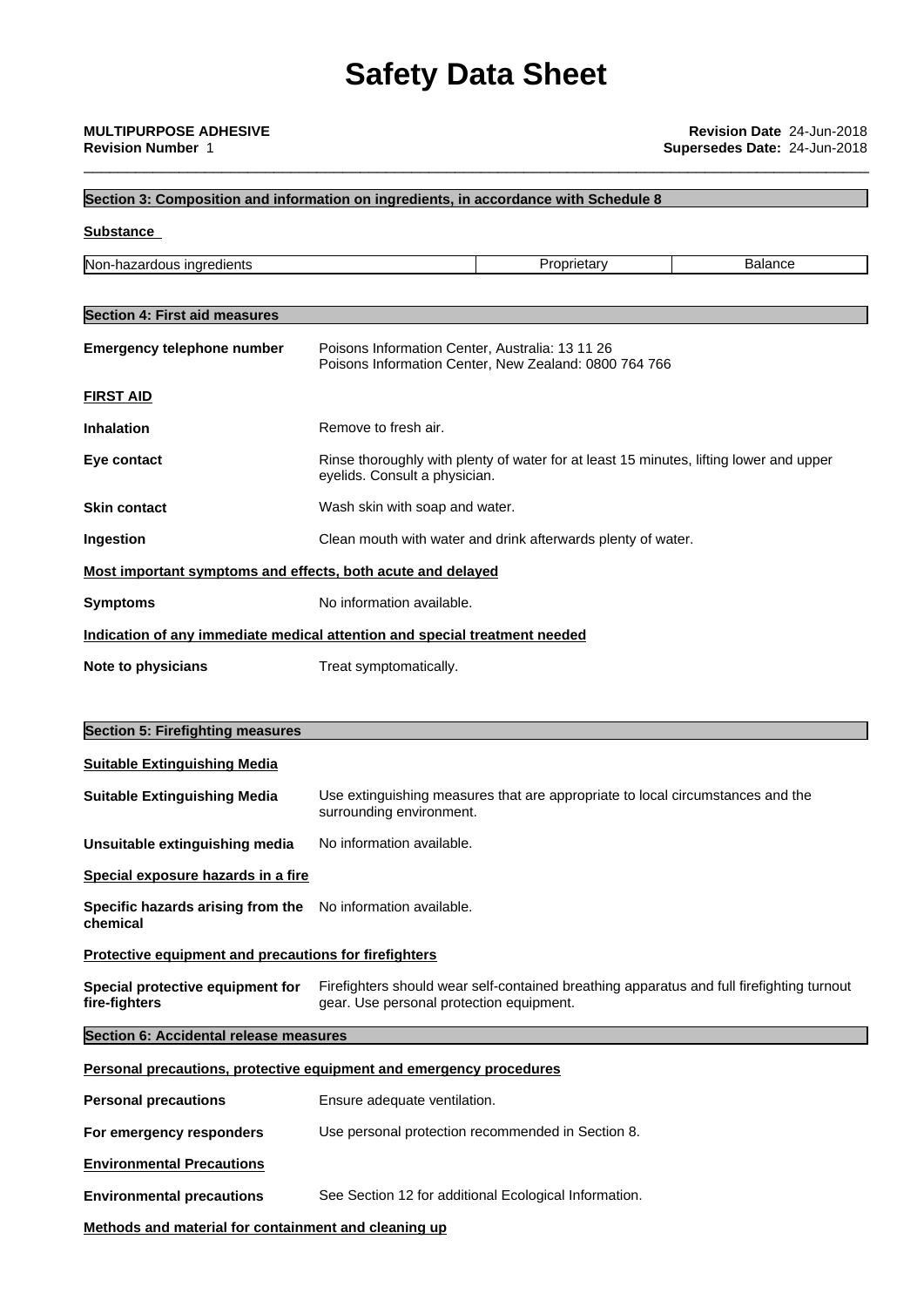| <b>Methods for containment</b>                                                                                                                                                           | Prevent further leakage or spillage if safe to do so.                                                                                                                       |  |  |
|------------------------------------------------------------------------------------------------------------------------------------------------------------------------------------------|-----------------------------------------------------------------------------------------------------------------------------------------------------------------------------|--|--|
| Methods for cleaning up                                                                                                                                                                  | Pick up and transfer to properly labeled containers.                                                                                                                        |  |  |
| Precautions to prevent secondary hazards                                                                                                                                                 |                                                                                                                                                                             |  |  |
|                                                                                                                                                                                          | Prevention of secondary hazards Clean contaminated objects and areas thoroughly observing environmental regulations.                                                        |  |  |
|                                                                                                                                                                                          | Section 7: Handling and storage, including how the chemical may be safely used                                                                                              |  |  |
| <b>Precautions for safe handling</b>                                                                                                                                                     |                                                                                                                                                                             |  |  |
| Advice on safe handling                                                                                                                                                                  | Handle in accordance with good industrial hygiene and safety practice.                                                                                                      |  |  |
| Conditions for safe storage, including any incompatibilities                                                                                                                             |                                                                                                                                                                             |  |  |
| <b>Storage Conditions</b>                                                                                                                                                                | Keep containers tightly closed in a dry, cool and well-ventilated place.                                                                                                    |  |  |
| Incompatible materials                                                                                                                                                                   | None known based on information supplied.                                                                                                                                   |  |  |
| Section 8: Exposure controls and personal protection                                                                                                                                     |                                                                                                                                                                             |  |  |
| <b>Control parameters</b>                                                                                                                                                                |                                                                                                                                                                             |  |  |
| <b>Exposure Limits</b><br>This product, as supplied, does not contain any hazardous materials with occupational<br>exposure limits established by the region specific regulatory bodies. |                                                                                                                                                                             |  |  |
| <b>Appropriate engineering controls</b>                                                                                                                                                  |                                                                                                                                                                             |  |  |
| <b>Engineering controls</b><br><b>Showers</b><br>Eyewash stations<br>Ventilation systems.                                                                                                |                                                                                                                                                                             |  |  |
|                                                                                                                                                                                          | <u>Individual protection measures, such as personal protective equipment</u>                                                                                                |  |  |
| <b>Eye/face protection</b>                                                                                                                                                               | No special protective equipment required.                                                                                                                                   |  |  |
| <b>Skin and body protection</b>                                                                                                                                                          | No special protective equipment required.                                                                                                                                   |  |  |
| <b>Respiratory protection</b>                                                                                                                                                            | No protective equipment is needed under normal use conditions. If exposure limits are<br>exceeded or irritation is experienced, ventilation and evacuation may be required. |  |  |
| Environmental exposure controls No information available.                                                                                                                                |                                                                                                                                                                             |  |  |
| Section 9: Physical and chemical properties                                                                                                                                              |                                                                                                                                                                             |  |  |
| Information on basic physical and chemical properties                                                                                                                                    |                                                                                                                                                                             |  |  |

| <b>Physical State</b>                                           | ∟iquid                   |                  |  |
|-----------------------------------------------------------------|--------------------------|------------------|--|
| Appearance                                                      | Viscous                  |                  |  |
| Color                                                           | White                    |                  |  |
| Odor                                                            | Slight                   |                  |  |
| <b>Odor Threshold</b>                                           | No information available |                  |  |
| Property                                                        | Values                   | <b>Remarks</b> • |  |
|                                                                 |                          |                  |  |
| pН                                                              | $5 - 6$                  |                  |  |
|                                                                 | No data available        |                  |  |
| Melting point / freezing point<br>Boiling point / boiling range | No data available        |                  |  |
| <b>Flash Point</b>                                              | No data available        |                  |  |

**Flammability Limit in Air**

**Flammability (solid, gas)** Not applicable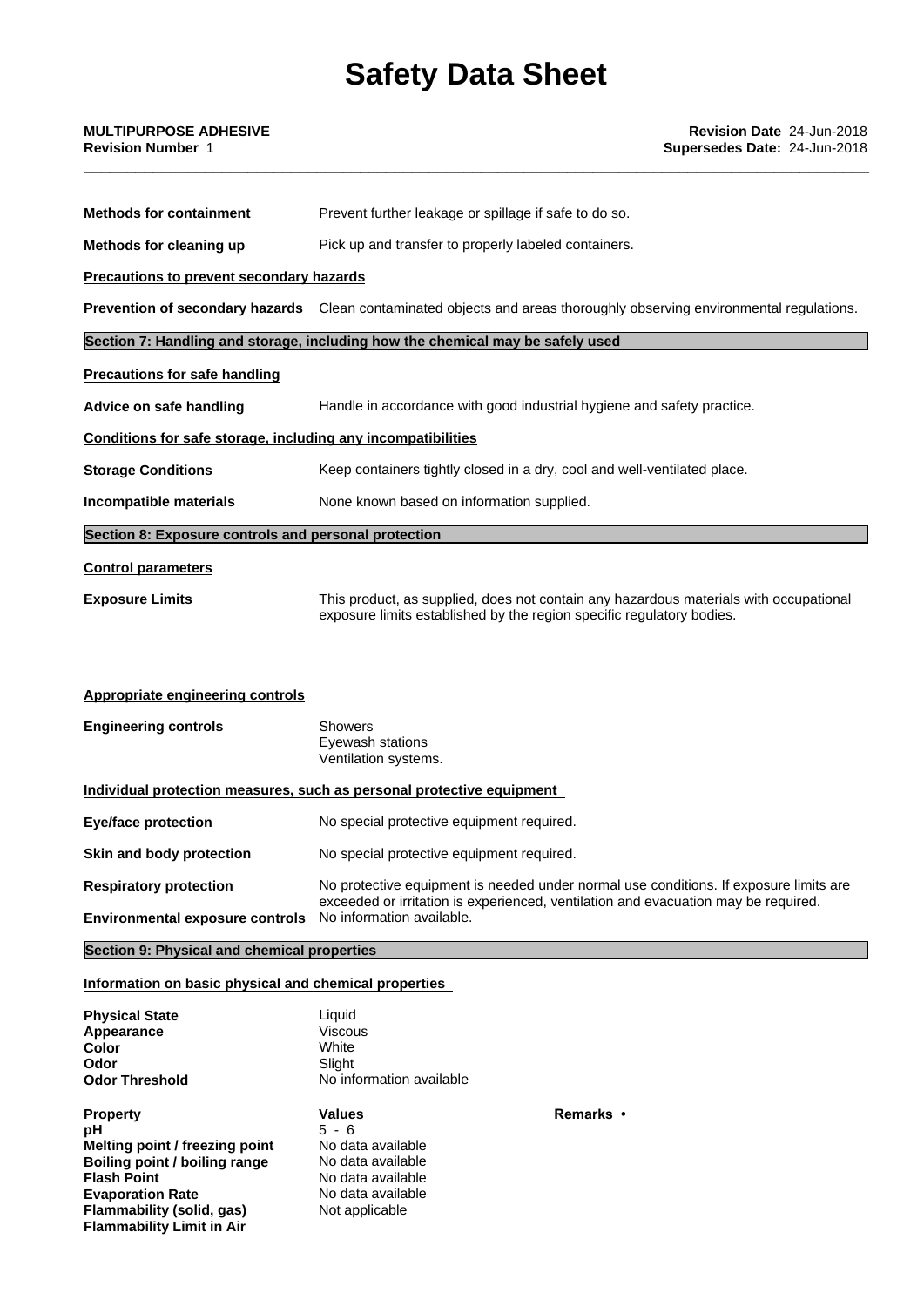| Upper flammability or explosive No data available<br>limits      |                                                      |  |  |
|------------------------------------------------------------------|------------------------------------------------------|--|--|
| Lower flammability or explosive No data available<br>limits      |                                                      |  |  |
| <b>Vapor Pressure</b>                                            | No data available                                    |  |  |
| <b>Vapor Density</b>                                             | No data available                                    |  |  |
| <b>Relative Density</b><br><b>Water Solubility</b>               | $1.0 \t1.2$<br>Soluble in water                      |  |  |
| Solubility(ies)                                                  | No data available                                    |  |  |
| <b>Partition Coefficient</b><br>No data available                |                                                      |  |  |
| <b>Autoignition Temperature</b><br>No data available             |                                                      |  |  |
| <b>Decomposition Temperature</b><br><b>Kinematic Viscosity</b>   | No data available<br>No data available               |  |  |
| <b>Dynamic Viscosity</b>                                         | 25000 35000 mPa s                                    |  |  |
| <b>Explosive properties</b>                                      | No information available                             |  |  |
| <b>Oxidizing properties</b>                                      | No information available                             |  |  |
| <b>OTHER INFORMATION</b>                                         |                                                      |  |  |
| Solid content (%)                                                | No information available                             |  |  |
| <b>VOC</b><br><b>Density</b>                                     | No information available<br>No information available |  |  |
|                                                                  |                                                      |  |  |
| Section 10: Stability and reactivity                             |                                                      |  |  |
|                                                                  |                                                      |  |  |
| <b>Reactivity</b>                                                |                                                      |  |  |
| <b>Reactivity</b>                                                | No information available.                            |  |  |
|                                                                  |                                                      |  |  |
| <b>Chemical stability</b>                                        |                                                      |  |  |
| <b>Stability</b>                                                 | Stable under normal conditions.                      |  |  |
| <b>Explosion Data</b>                                            |                                                      |  |  |
| <b>Sensitivity to Mechanical</b><br>Impact                       | None.                                                |  |  |
| Sensitivity to Static Discharge None.                            |                                                      |  |  |
| <b>Possibility of Hazardous Reactions</b>                        |                                                      |  |  |
| Possibility of hazardous reactions None under normal processing. |                                                      |  |  |
| <b>Conditions to avoid</b>                                       |                                                      |  |  |
| <b>Conditions to avoid</b>                                       | None known based on information supplied.            |  |  |
| <b>Incompatible Materials</b>                                    |                                                      |  |  |
| Incompatible materials                                           | None known based on information supplied.            |  |  |
| <b>Hazardous decomposition products</b>                          |                                                      |  |  |
| <b>Hazardous decomposition</b><br>products                       | None known based on information supplied.            |  |  |
| <b>Section 11: Toxicological information</b>                     |                                                      |  |  |
| <b>Acute Toxicity</b>                                            |                                                      |  |  |
|                                                                  |                                                      |  |  |
| Information on likely routes of exposure                         |                                                      |  |  |

#### **Product Information** .

**Inhalation** Specific test data for the substance or mixture is not available.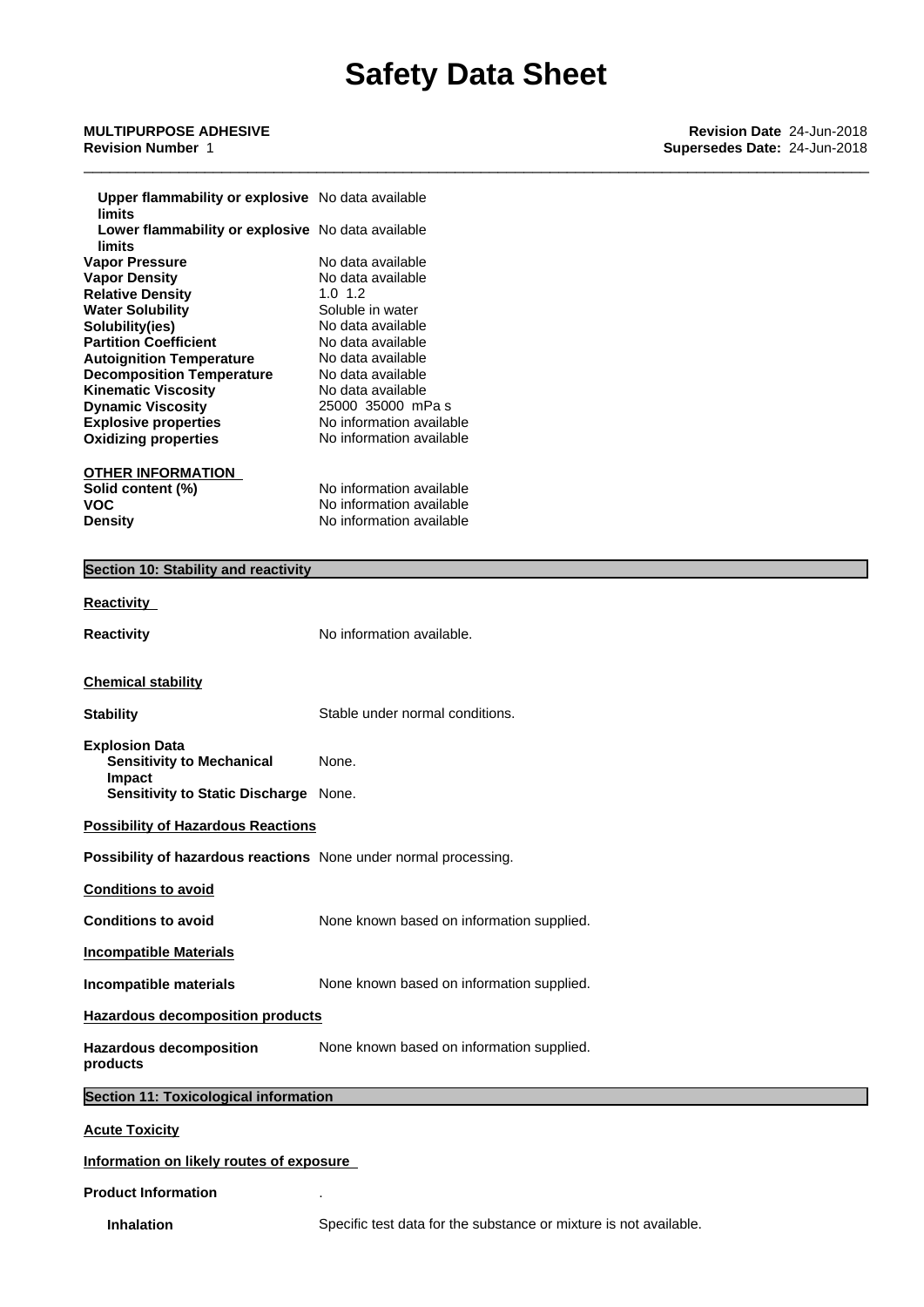| Eye contact         | May cause irritation.                                            |
|---------------------|------------------------------------------------------------------|
| <b>Skin contact</b> | May cause irritation.                                            |
| Ingestion           | Specific test data for the substance or mixture is not available |
| Symptoms            | No information available.                                        |
|                     |                                                                  |

*See section 16 for terms and abbreviations*

**Numerical measures of toxicity - Product Information**

**Delayed and immediate effects as well as chronic effects from short and long-term exposure**

| <b>Skin corrosion/irritation</b>  | No information available. |
|-----------------------------------|---------------------------|
| Serious eye damage/eye irritation | No information available. |
| Respiratory or skin sensitization | No information available. |
| <b>Germ cell mutagenicity</b>     | No information available. |
| Carcinogenicity                   | No information available. |
| <b>Reproductive toxicity</b>      | No information available. |
| <b>STOT - single exposure</b>     | No information available. |
| <b>STOT - repeated exposure</b>   | No information available. |
| <b>Aspiration hazard</b>          | No information available. |

### **Section 12: Ecological information**

| <u>Ecotoxicity</u>                                                           |                                                                           |
|------------------------------------------------------------------------------|---------------------------------------------------------------------------|
| <b>Ecotoxicity</b>                                                           | The environmental impact of this product has not been fully investigated. |
| <b>Persistence and degradability</b><br><b>Persistence and degradability</b> | No information available.                                                 |
| <b>Bioaccumulative potential</b><br><b>Bioaccumulative potential</b>         | No information available.                                                 |
| <b>Mobility</b>                                                              |                                                                           |
| <b>Mobility in soil</b>                                                      | No information available.                                                 |
| <b>Mobility</b>                                                              | No information available.                                                 |
| <b>Other Adverse Effects</b>                                                 |                                                                           |
| <b>Other Adverse Effects</b>                                                 | No information available.                                                 |
|                                                                              |                                                                           |

**Section 13: Disposal considerstions**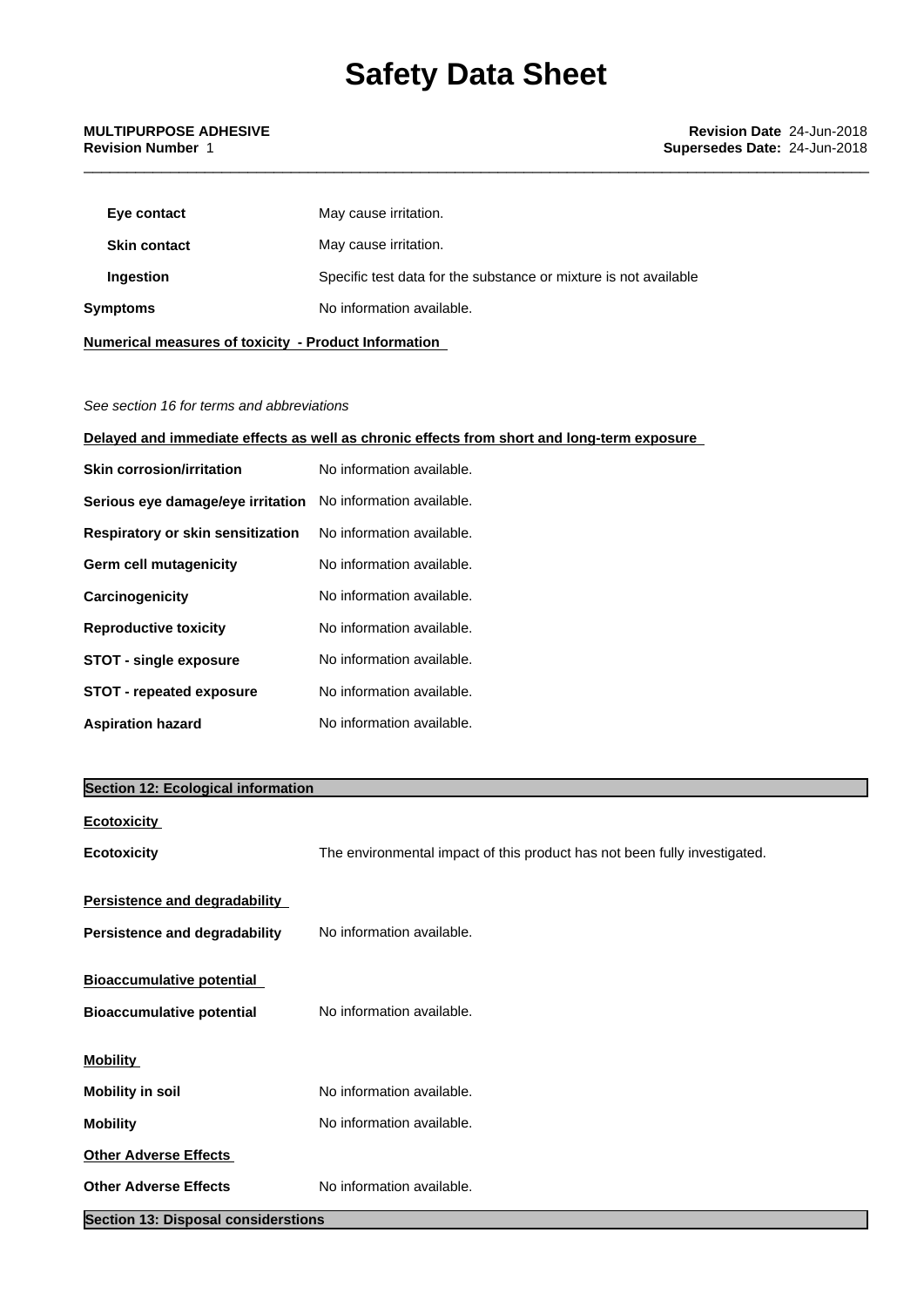| Waste treatment methods                  |                                                                                                                    |  |  |  |
|------------------------------------------|--------------------------------------------------------------------------------------------------------------------|--|--|--|
| Waste from residues/unused<br>products   | Dispose of in accordance with local regulations. Dispose of waste in accordance with<br>environmental legislation. |  |  |  |
| <b>Contaminated packaging</b>            | Do not reuse empty containers.                                                                                     |  |  |  |
| <b>Section 14: TRANSPORT INFORMATION</b> |                                                                                                                    |  |  |  |
| <b>ADG</b>                               | Not regulated                                                                                                      |  |  |  |
| <b>IATA</b>                              | Not regulated                                                                                                      |  |  |  |

**IMDG** Not regulated

**Transport in bulk according to Annex II ofMARPOL 73/78 and the IBC Code** No information available

## **Section 15: Regulatory information**

### **REGULATORY INFORMATION**

#### **National Regulations**

**Australia** See section 8 for national exposure control parameters

**Standard for Uniform Scheduling of Medicines and Poisons (SUSMP)** No poisons schedule number allocated

#### **National pollutant inventory**

No substance(s) listed on inventory

| Listed |  |
|--------|--|
| Listed |  |
| Listed |  |
| Listed |  |
| Listed |  |
| Listed |  |
|        |  |

 **Legend:**

 **AICS** - Australian Inventory of Chemical Substances

 **NZIoC** - New Zealand Inventory of Chemicals

 **ENCS** - Japan Existing and New Chemical Substances

 **IECSC** - China Inventory of Existing Chemical Substances

 **KECL** - Korean Existing and Evaluated Chemical Substances

 **PICCS** - Philippines Inventory of Chemicals and Chemical Substances

**International Regulations**

### **The Montreal Protocol on Substances that Deplete the Ozone Layer** Notapplicable

**The Stockholm Convention on Persistent Organic Pollutants** Not applicable

**The Rotterdam Convention** Not applicable